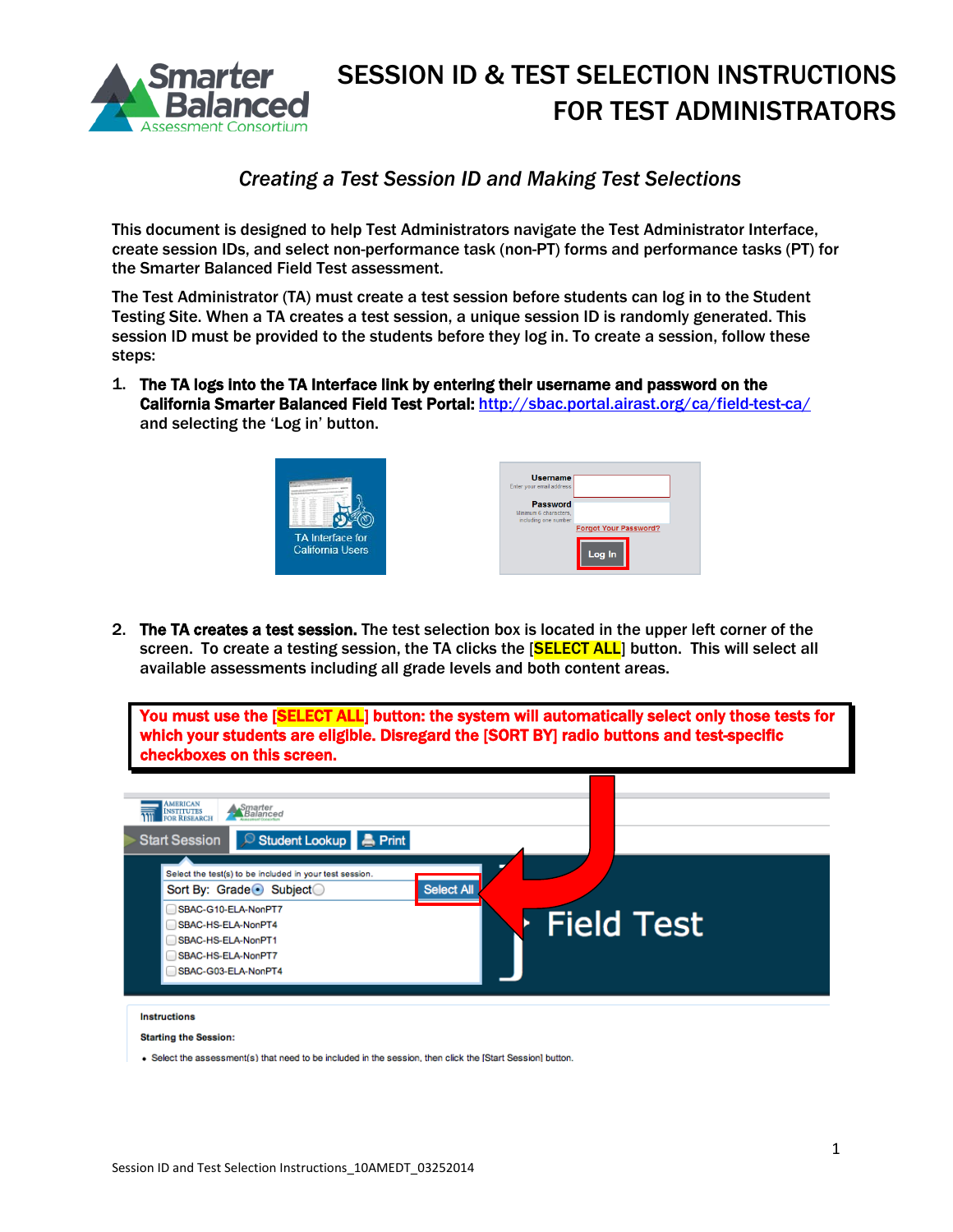

NOTE: Students are pre-assigned assessments. The pre-assigned assessments are the only assessments available to each student when they log into the student interface through the secure browser.

3. TA begins the test session. After clicking on [SELECT ALL], the TA clicks on the green [Start] Session] button in order to begin the test session and generate the session ID that students use to join that test session.

| W <b>Barnwing</b>                                                                                                                                                                                                                                                                                                                                                                                                                                                                                                                                                       | Session ID  |                                       |  |
|-------------------------------------------------------------------------------------------------------------------------------------------------------------------------------------------------------------------------------------------------------------------------------------------------------------------------------------------------------------------------------------------------------------------------------------------------------------------------------------------------------------------------------------------------------------------------|-------------|---------------------------------------|--|
| Start Session Student Lookup A Print                                                                                                                                                                                                                                                                                                                                                                                                                                                                                                                                    | ---- - ---- | $\blacktriangleright$ Approvals $(0)$ |  |
| Select the test(s) to be included in your test session.<br>Select All<br>Sort By: Grade Subject<br>SBAC-G10-ELA-NonPT7<br><b>Field Test</b><br>SBAC-HS-ELA-NorPT4<br>SBAC-HS-ELA-NonPT1<br>SBAC-HS-ELA-NorPT7<br>SBAC-G03-ELA-NonPT4                                                                                                                                                                                                                                                                                                                                    |             | No students awaiting approval.        |  |
| Instructions                                                                                                                                                                                                                                                                                                                                                                                                                                                                                                                                                            |             |                                       |  |
| <b>Starting the Session:</b>                                                                                                                                                                                                                                                                                                                                                                                                                                                                                                                                            |             |                                       |  |
| . Select the assessment(s) that need to be included in the session, then click the [Start Session] button.<br>. Provide the Session ID to your students so that they can log in.                                                                                                                                                                                                                                                                                                                                                                                        |             |                                       |  |
| Approving Students:                                                                                                                                                                                                                                                                                                                                                                                                                                                                                                                                                     |             |                                       |  |
| - Click the [Approvals (#)] button. The Approvals and Student Test Settings window will appear.<br>. Click [See/Edit Details] for a student to view his or her accommodations and test settings and make any necessary changes (e.g., color background choice).<br>. Click the [Approve] button for each student to allow entry into the session.<br>. Click [Approve All Students] if all their settings are accurate and they can all enter the session.<br>. To dony a student, click [Deny] and enter a brief reason (e.g., student selected the wrong assessment). |             |                                       |  |

4. TA informs students of the test session ID. The system-generated session ID appears in the top right hand corner of the screen.

| <b>WE DESCRIPTION</b><br><b>A Balancea</b><br>Student Lookup & Print G Refresh Now<br>Stop Session                                                                                                                                                  | Session ID<br><b>GREEN-C421-1</b>                         | Approvals (0)                  |  |
|-----------------------------------------------------------------------------------------------------------------------------------------------------------------------------------------------------------------------------------------------------|-----------------------------------------------------------|--------------------------------|--|
| w<br>Select the test(s) to be included in your test session.<br>Select All<br>Sort By: Grade Subject<br>V SBAC-G10-ELA-NonPT7<br><b>Field Test</b><br>SBAC-HS-FLA-NonPT4<br><b>JSBAC-HS-ELA-NonPT1</b><br>SBAC-HS-ELA-NunPTT<br>SSMC-GO3-ELA-NonPT4 |                                                           | No students awaiting approval. |  |
| Cola Instructions - Click to expand/collapse<br>Students in Your Test Session<br>C Students in Session Approved Requests                                                                                                                            | <b>4 - Sort Column By   Electronic   + New Electronic</b> | Hide/Show Columns 2            |  |

TAs should write the test session ID on the board or another place where students can see it. The test session ID must be entered as it is written, without extra spaces or characters. Make sure to retain the session ID until testing is complete. If the student pauses the test during a test session, he/she will need to log back into the assessment with the same session ID.

- 5. TA informs students of the test content in which they are participating. In addition to the test session ID, TAs must clearly communicate to students whether they are participating in the performance task (PT) or non-performance task (non-PT) in English Language Arts or Mathematics. This will help ensure that students select the correct assessment. If TAs are unsure of which content area or test students are participating, TAs should contact the School Test Coordinator or the LEA CAASPP Coordinator.
- 6. Students select the appropriate test. Students log in with their Confirmation Codes (for California, their legal first name as it appears in TIDE, CA-SSID, and Session ID. Students will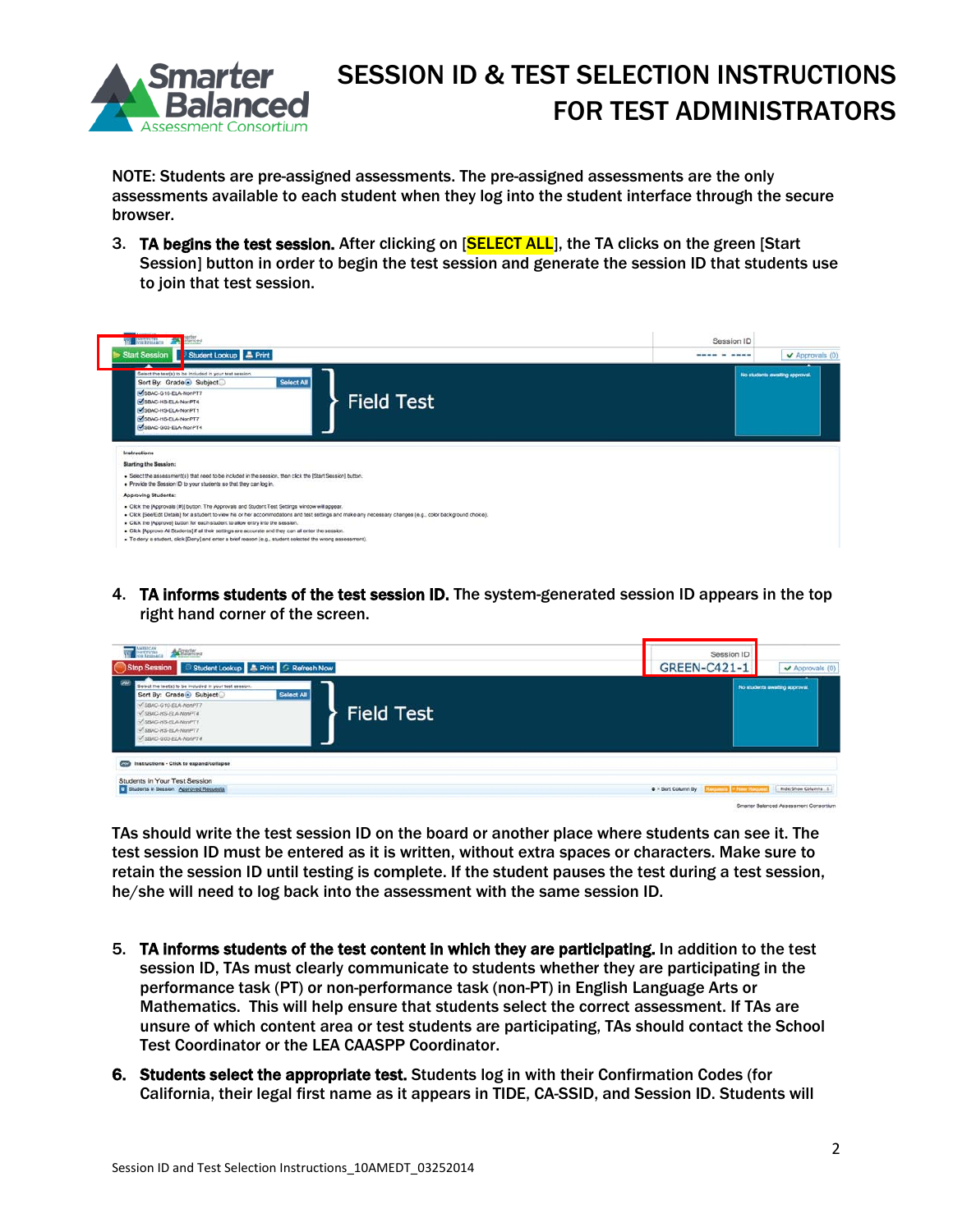

then confirm their identity (to verify that they logged in with the correct credentials), and select a test. Students may only select from tests for which they are eligible.

| <b>Your Tests</b>                                                 |                                                           |
|-------------------------------------------------------------------|-----------------------------------------------------------|
| Select a test.                                                    |                                                           |
| Start SBAC-G03-Math-NonPT4<br>This is opportunity 1 of 1          | Start SBAC-G03-ELA-NonPT1<br>This is opportunity 1 of 1   |
| <b>Start Math-PT-School Library</b><br>This is opportunity 1 of 1 | <b>Start ELA-PT-Trees-A</b><br>This is opportunity 1 of 1 |
| <b>Back to Login</b>                                              |                                                           |

The student will be able to select from more than one test. For example, a student may see a PT test and a Non-PT test in either or both ELA and Math (depending on the student's test assignment). TAs should direct students to select the appropriate test name based on what the TA is planning to administer at that time. The TA should direct student to the content area "ELA" or "Math" and the test type "NonPT" or "PT". The number or letter located at the very end of the test name may vary for students. This is an indicator of the test version. For example, if students are expected to participate in the Grade 3 Math Non PT, some students may see G03-Math-NonPT4 while others may see G03-Math-NonPT2.

7. TA views and approves students who are waiting for test session approval. After students have selected a test, the TA verifies that each student selected the appropriate test before approving that student for testing. To do this, first, select [Approvals (#)].



After selecting the [Approval (#)], a new window will open. This window will organize students by test name. The TA should ensure that students are taking the correct content area (Math or ELA) and type of assessment (non-PT or PT). If a student selected a test other than the one the TA plans to administer that day (for example, selected a PT instead of a Non-PT, or selected Math instead of ELA), the TA must deny the student entry to the test session. The student may then log in again and select the correct test. If the test is correct, the TA clicks [Approve] or [Approve All Students].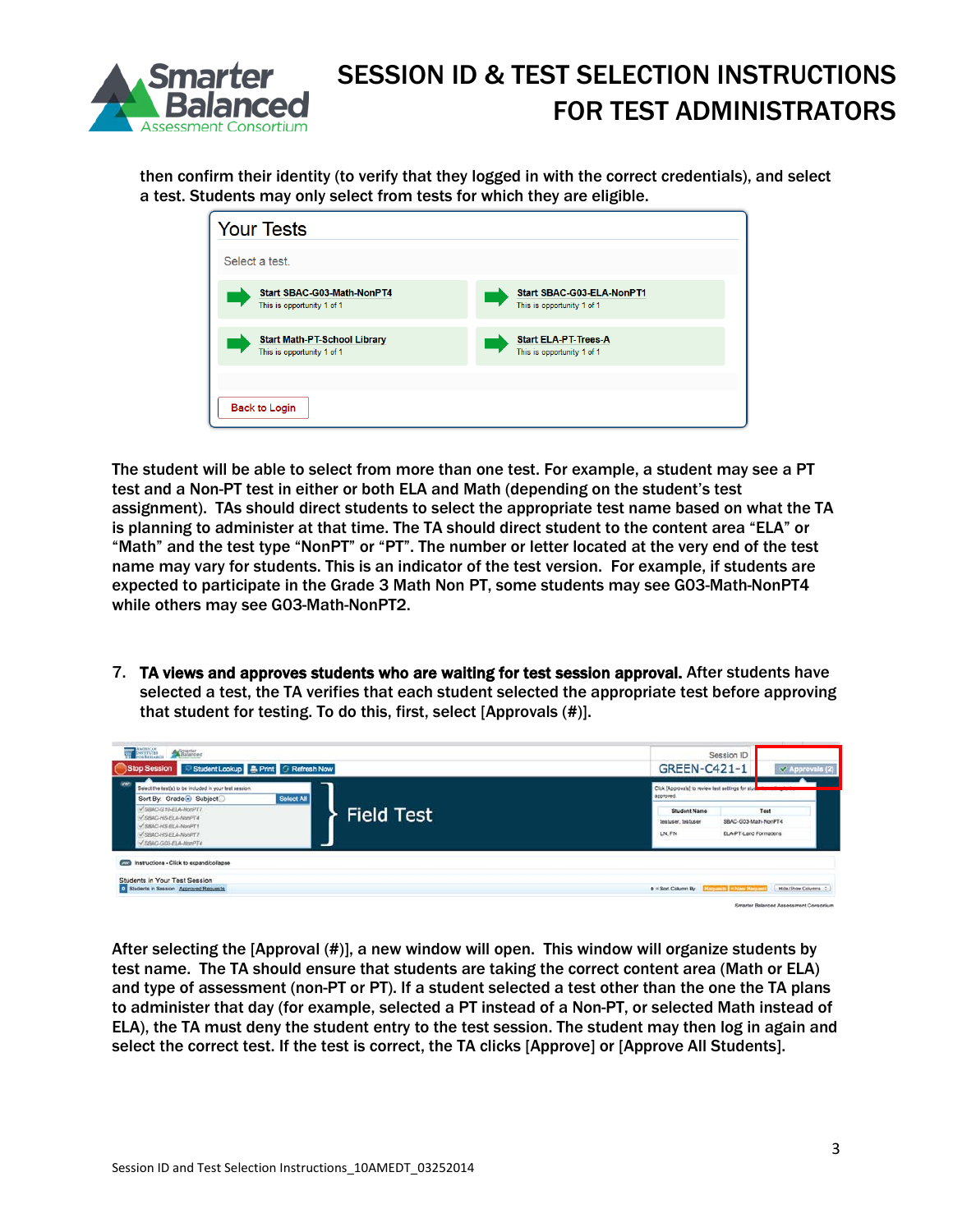

| 756.<br>$\triangle$                                                                    |                                             | <b>Approvals and Student Test Settings</b> |       |                                     | Approve All Students G Refresh x Done |                     | Session ID             |                                                                             |                        |
|----------------------------------------------------------------------------------------|---------------------------------------------|--------------------------------------------|-------|-------------------------------------|---------------------------------------|---------------------|------------------------|-----------------------------------------------------------------------------|------------------------|
| Stop Session<br>Student Lookup<br>Raised the lastial in he wouldn't in your loss sweet | SBAC-G03-Math-NonPT4<br><b>Chudant Name</b> | State-SSID                                 | Opp # |                                     | <b>Test Settings</b>                  | Action              |                        | $N-C421-1$<br>be wintered beat participat for attachming watting to for.    | <b>SCAUSOVING</b>      |
| Sort By: Grade B Subject                                                               | testuser, testuser                          | Al-9000000000                              | $-1$  | See/Edit Details<br>Custom Settings |                                       | V Approve   X Deny  |                        |                                                                             |                        |
| <b>SECONDE CONT</b><br><b>CONDADICATION</b><br>AMACURATURE COMPT                       | <b>ELA-PT-Land Formations</b>               |                                            |       |                                     |                                       |                     | 1 Nams<br><b>LIBER</b> | Tiett<br>SBAC-GOS-Machines/PTs                                              |                        |
| <b>CIRADIAN ISLAMITY</b>                                                               |                                             | State-SSID                                 | Opp # |                                     | <b>Test Settings</b>                  | Action              |                        | ELA JPT-Land Formulator                                                     |                        |
| of lasting and in a month.                                                             | LN, FN                                      | Al-SBAC0000090000                          | 1     | Custom Settings                     | See/Edit Details                      | V Approve   X Derry |                        |                                                                             |                        |
| Students in Your Test Session:<br>T Invoers y Dessier Accrowd Reports                  |                                             |                                            |       |                                     |                                       |                     |                        | <b>Control of Control Control</b><br>Drugter Datenced Assessment Consortium | Hold (Show Column) - 2 |
|                                                                                        |                                             |                                            |       |                                     |                                       |                     |                        |                                                                             |                        |
|                                                                                        |                                             |                                            |       |                                     |                                       |                     |                        |                                                                             |                        |
|                                                                                        |                                             |                                            |       |                                     |                                       |                     |                        |                                                                             |                        |
|                                                                                        |                                             |                                            |       |                                     |                                       |                     |                        |                                                                             |                        |

7. TA monitors student process. It is very important that TAs monitor student progress throughout the test session. This includes verifying that students are participating in the appropriate content area and type of assessment (non-PT or PT). The TA monitors the test each student is taking by referring to the Students in Your Test Session table.

In the event that a student is taking an incorrect assessment, the TA can pause the student's test. The TA should then instruct the student to log out and log in again to select the correct test.

| AMBRICAN<br><b>WE SOLUTION</b><br><b>SA HANTON</b>                                                                                                                                                                                                                                   |                       |                   |                   |                        |                      |   |                           |                         | Session ID                |                                        |
|--------------------------------------------------------------------------------------------------------------------------------------------------------------------------------------------------------------------------------------------------------------------------------------|-----------------------|-------------------|-------------------|------------------------|----------------------|---|---------------------------|-------------------------|---------------------------|----------------------------------------|
| Stop Session Student Lookup A Print G Refresh Now                                                                                                                                                                                                                                    |                       |                   |                   |                        |                      |   |                           |                         | GREEN-C421-1              | Approvals (0)                          |
| <b>CAM</b><br>Select the test(s) to be included in your test session.<br>Sort By: Grade <sup>O</sup> Subject<br>SIMO-G10-ELA-NonPT7<br>SIMO-HS-ELA-NonPT4<br>V.SBAC-HS-FLA-NonPT1<br>-SBAC-HS-ELA-NonPT7<br>SBAC-G03-ELA-NonPT4<br>Instructions - Click to expand/collapse<br>$\sim$ | Select All            |                   |                   | <b>Field Test</b>      |                      |   |                           |                         |                           | No students awaiting approval.         |
| Students in Your Test Session<br>Students in Session Approved Requests                                                                                                                                                                                                               |                       |                   |                   |                        |                      |   |                           | $\Phi =$ Scrt Column By | Request to 14 New Recover | Hide/Show Columns : 2                  |
|                                                                                                                                                                                                                                                                                      | <b>6 Student Name</b> | State-SSID        | $\n  Open \theta$ | Test                   | <b>Test Settings</b> |   | Requests - Student Status | Pause Test<br>$\sim$    |                           |                                        |
|                                                                                                                                                                                                                                                                                      | LN, FN                | Al-SRAC9999999000 |                   | ELA-PT-Land Formations | stom Settings        | 两 | approved: 0/0             | Pause.                  |                           |                                        |
|                                                                                                                                                                                                                                                                                      | testuser, testuser    | AI-9999999900     | $\overline{1}$    | SBAC-G03-Math-NorPT4   | stom Settings        | 菛 | approved: D/O             | Pause                   |                           |                                        |
|                                                                                                                                                                                                                                                                                      |                       |                   |                   |                        |                      |   |                           |                         |                           | Smarter Balanced Assessment Consortium |

In the rare event that a student starts a test unintentionally (for example, selected a PT instead of a Non-PT, or selected Math instead of ELA), the test's expiration timeline will be activated. If a student is unable to return to and complete the test before it expires in 10 days (PT) or 45 days (non-PT), the TA will need to submit an appeal via the TIDE system re-open the test.

#### IMPORTANT:

- If you are using the TA Interface and you navigate to TIDE or the TA Practice or Training Site your session will stop, and all students in the session will be logged out. You cannot resume your session. You will have to create a new session, and your students will have to log in to the new session to resume testing. When you start a new session, give the new Session ID to your students so that they can log in and resume testing.
- If you accidentally close TA Interface or TA training Site browser while students are still testing, your session will remain open until it times out after 20 minutes. You can open the browser and navigate back to the TA Interface. You will be prompted to enter your active Session ID.